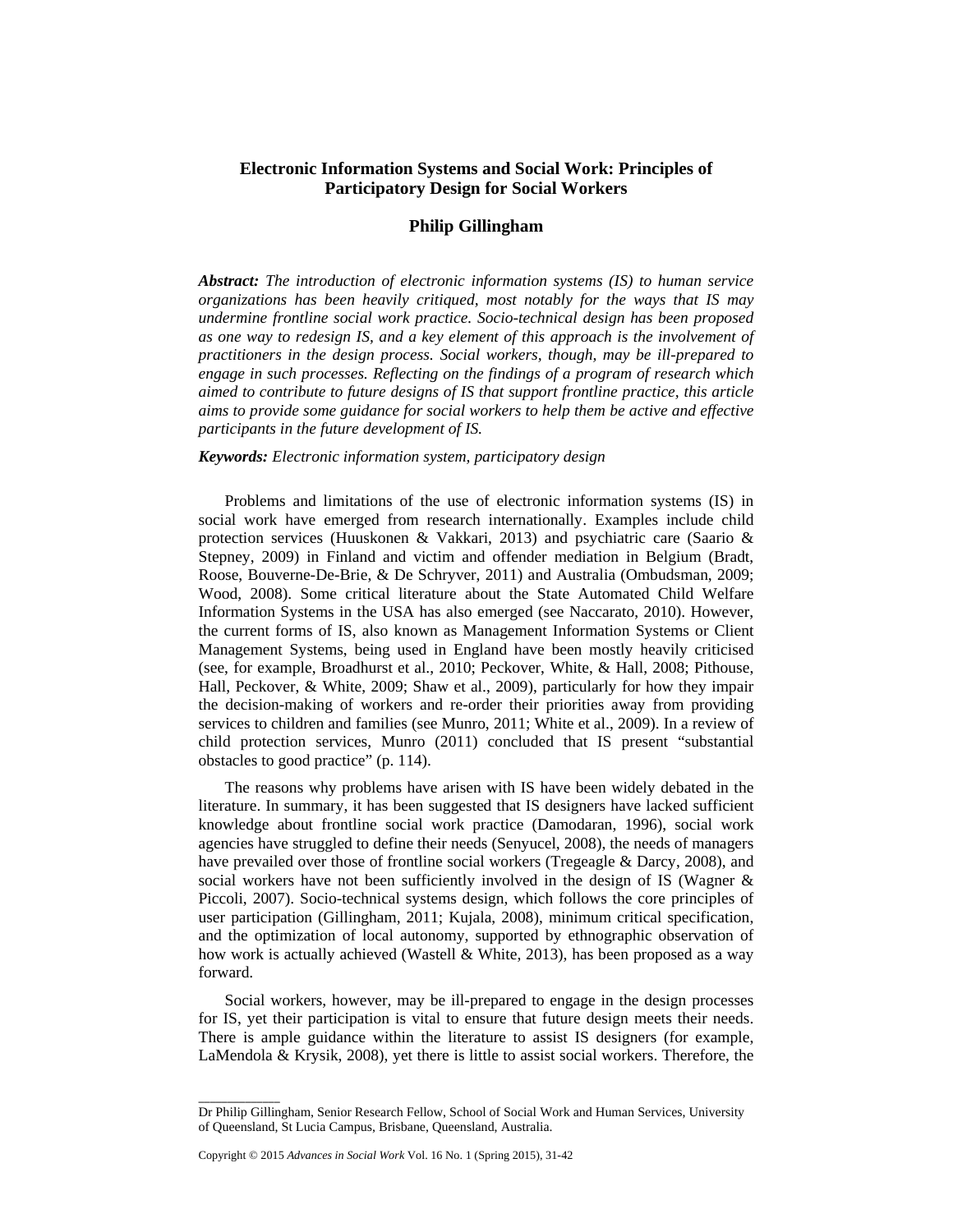aim of this article is to address this gap in the literature and provide some guidance for social workers to engage in the design processes as active and effective participants in the future development of IS.

### **The Research**

The author is engaged in a program of research which aims to generate knowledge that will inform the future design of IS for use in human service organizations (HSO). Partnerships with child protection agencies in England as well as five Australian NGOs, which are government funded to provide services to a range of service users, are contributing to detailed studies. These studies are examining how agencies are using and transforming current and emerging forms of IS and engaging with information and communication technology more generally. Permission to conduct the research has been provided by relevant ethics committees at the author's university and the agencies.

The research design is ethnographic and has involved participant observation of practice and meetings and interviews with key stakeholders (for full details about research methods see Gillingham, 2011). Theoretically the research is guided by concepts drawn from social informatics, defined broadly as ''the interdisciplinary study of the design, uses and consequences of information technology that takes into account their intersection with institutional and cultural contexts'' (Kling, 1999, p. 205). In this article, concepts and ideas have been drawn from previous research about participatory design and the Joint Cognitive Systems approach developed by Hollnagel and Woods (2005).

Of particular pertinence to this article, the author has been a participant observer in 12 participatory design workshops at two different social welfare agencies. Twenty follow-up interviews with some of the participants, including administrative staff, frontline practitioners, team leaders, and managers, were conducted. During both the periods of observation and interviews, extensive notes were taken and later typed up in a field diary. Drawing from a "grounded theory approach," data were analysed as the research proceeded, with the author using a form of memo writing in the field diary (Lempert, 2007). Emergent themes assisted with focusing subsequent data collection. Identifying, understanding, and interpreting themes in the data was an iterative process in which "ideas [were] used to make sense of data and data [were] used to change . . . ideas" (Hammersley & Atkinson, 2007, p. 159).

Agencies have been recruited on an ongoing basis throughout the research with selection based on their interest in developing, implementing, and evaluating IS. One of the two main agencies referred to in this article provides a wide range of services to children and families, children in state care, people with physical and intellectual impairment, and older people requiring support in their own homes and residential nursing care. This range is typical of non-government agencies in Australia which have diversified as funding has been made available by state and federal governments for services to be provided outside of the government sector. The other agency specializes in supporting adults with intellectual disabilities and provides vocational and residential services.

Though both sets of workshops were described as participatory design, they differed in that one agency aimed to decide on the functionality required of an IS for different workgroups across the agency prior to matching identified need with what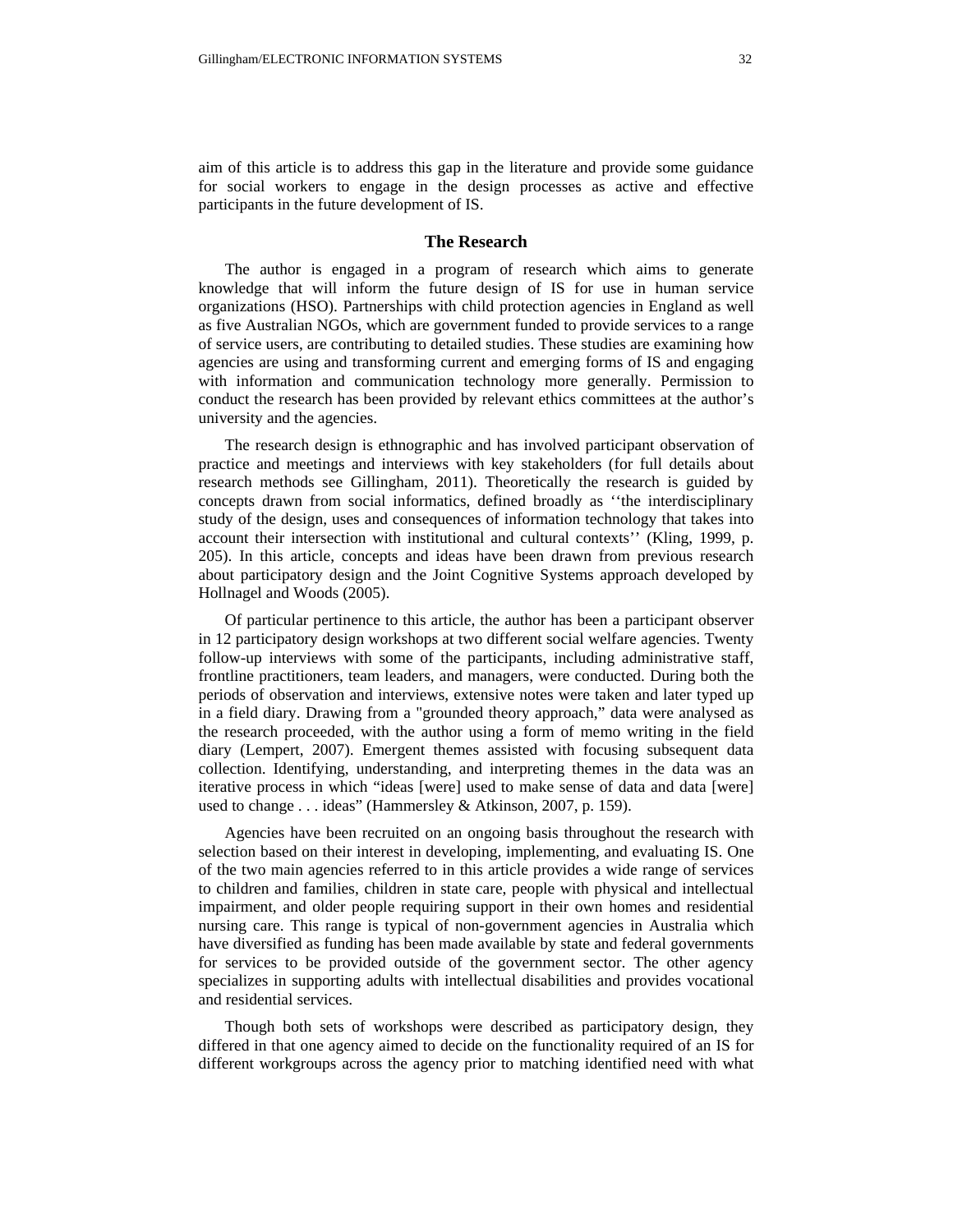was on offer from vendors. At the other, the IS had already been chosen, and the aim was to map the activities and needs of different workgroups in terms of how they could be molded to fit the functionality of the chosen IS. This article summarizes the findings of this stage of the research with reference to research and theory from disciplines other than social work to provide both practical and theoretical guidance for social workers.

## **Changing the Dynamics of Participatory Design**

Participatory design has long been used as an approach to involve the end users of computer-based technology in its design (Kujala, 2003; Schoech, 1982). Clearly, in terms of socio-technical design, the aim is to match the needs of participants with the IS. However, this may not be the main aim from the perspectives of IS designers and vendors. Participatory design has been used to gain the acceptance of end users in the shift to the use of technology in the workplace (Wagner  $\&$  Piccoli, 2007) and thereby minimise "technology shock" (Johnson, Hinterlong, & Sherraden, 2001). More cynically, it has also been used as a way to gain end user buy-in for a particular piece of technology, the reasoning being that users have less reason to complain when they have been involved in the processes of design and implementation (Kujala, 2008; Wagner & Piccoli, 2007). Within the literature, it has also been noted that little attention has been paid to whether the participation of end users can actually improve IS, possibly because designers tend to think of themselves as "the experts" (Wagner & Piccoli, 2007). It is also the case that designers, and especially vendors, are attempting to promote and/or sell a commercial product and so cannot be expected to be neutral or critical about the effects of introducing new technology to an agency.

One of the main difficulties for designers has been interpreting the detailed knowledge supplied by end users, particularly in capturing the context for the final use of technology. Kujala (2008) observes that "user involvement is not simple information gathering…users and developers have different vocabularies, interests, and values, which makes the communication and interplay complicated" (p. 458). There is, however, reason to be optimistic that the gap between designers and participants can be closed and that the power imbalance can be shifted more in favor of participants. In the 1990s, social workers' negativity towards adopting digital technology was referred to as "computer phobia," and a key concern of managers and designers was finding ways to get social workers to use computers (Neugeboren, 1996). Nowadays, as laptops, tablets, and smartphones become more ubiquitous in everyday life (Gillingham, 2014a), users are more adept at discussing digital technology. Certainly, designers and vendors, when challenged by participants, may defend themselves with technical language beyond the knowledge base of most social workers. However, this tendency can be countered by adherence to the guidance outlined in the next sections.

## **Key principle – technology has to amplify the ability of users.**

The Joint Cognitive Systems (JCS) approach "offers a principled approach to studying human work with complex technology and provides a conceptual framework for analysis with concrete theories and methods for joint system modelling" (Mouloudi, Morizet-Mahoudeaux, & Valentin, 2011, p. 110). The author has applied these concepts to explore the reasons why problems have arisen generally with IS in human services organizations (Gillingham, 2014b). A key principle from the JCS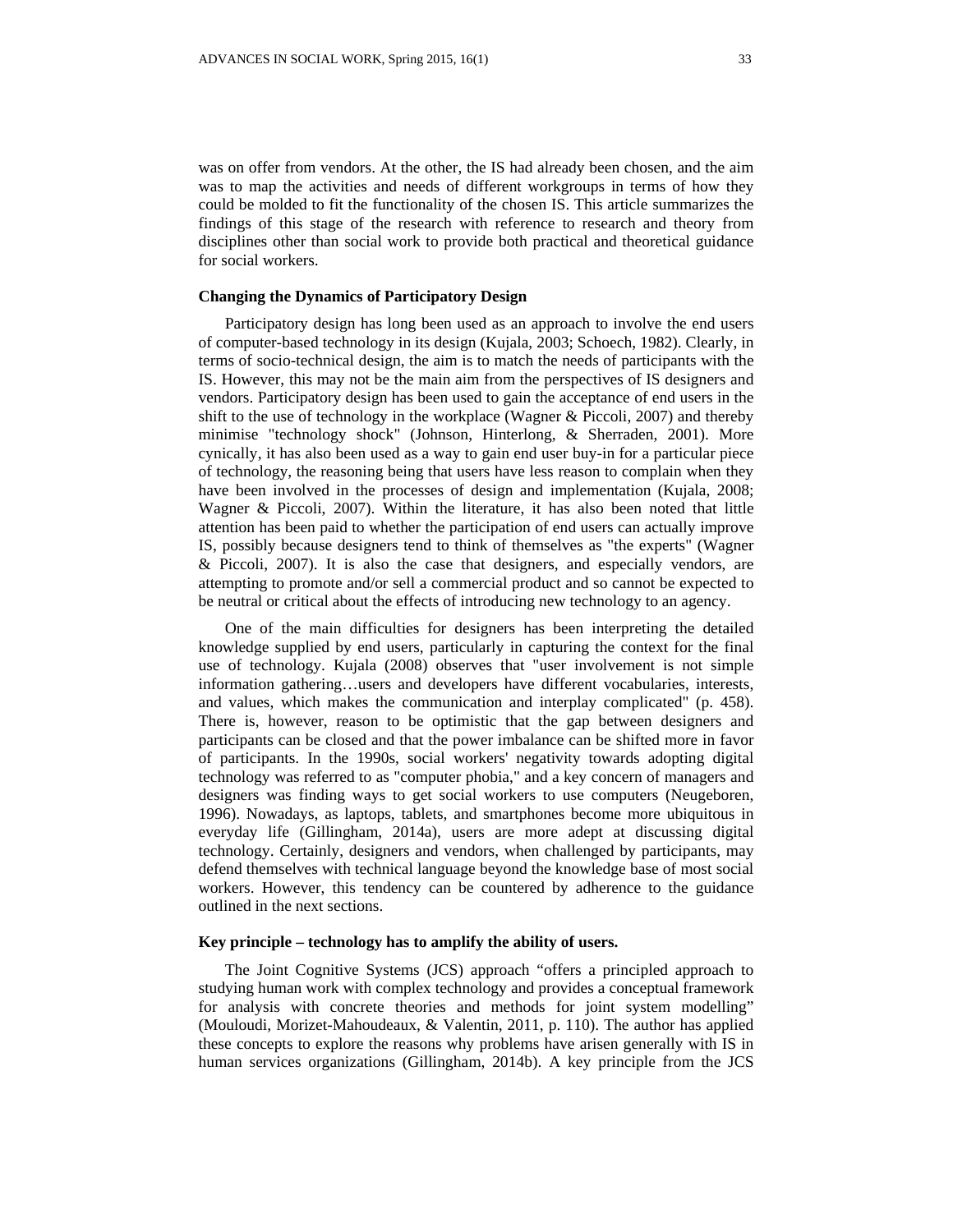approach is that an important measure of success in the implementation of technology is the extent to which it can demonstrably amplify the ability of workers to do their jobs (Hollnagel & Woods, 2005). Although this applies most readily to an evaluation of an IS after it has been implemented, it can also be used by participants during participatory design in the form of a critical question. Speculation about how an IS might amplify or hinder ability is crucial to guard against what Wastell (2011) describes as "magical" thinking: the uncritical belief that technology can only solve, rather than create, problems.

# **The pitfalls of participatory design**

### 1. *The over-complication of practical tasks*

As Hollnagel and Woods (2005) have stated: "[u]nfortunately, the extensive use of computers has created an equally large number of possibilities for making simple tasks unnecessarily complex" (p. 37). How such possibilities can arise was amply demonstrated in some of the design workshops attended in this research. In both cases, designers or vendors were keen to demonstrate how their IS could be used to record data in a number of situations where, hitherto, no data was being captured. For example, it was proposed by an IT manager that residential and day care staff could communicate about service users via an IS instead of a verbal exchange supplemented with notes. However, this system would require much more staff time and keep staff away from service users at busy times of the day. This example illustrates that attempts to maximize the use of an IS may just create new tasks and layers of complexity with no clear purpose and no amplification of ability.

### 2. *Solving organisational problems*

Changes within organizations when an IS is introduced have been well documented and have been accepted as inevitable (Mengesha, 2010). However, as the critiques mentioned in the introduction demonstrate, many of these changes may be unintended and unconstructive (Gillingham, 2015a). Markus (2004) proposes that technology can be used as a catalyst for organizational change, but only if it is considered part of initiative to promote organizational change with clear aims and methodology. Therefore, introducing an IS cannot be considered a panacea that will solve organizational problems (Gillingham, 2015a). For example, in one agency, a stated aim of introducing an IS was to "break down silos" between different parts of the agency. An IS that enables transparency across an organization may contribute to this process, but only as part of a more focused strategy to promote greater communication and cooperation between managers and their departments. Another agency aimed to reduce bureaucracy, but unless underlying organizational attitudes changed, the tendency to create forms for every instance might be transferred or even magnified within a new IS.

#### **What information, why and who and how**

A particular challenge in the workshops, especially for frontline practitioners, was deciding what information should be recorded, why, who should record it, and how it should be recorded. Given previous restrictions about the amount of information that could be recorded in paper files, the default position, encouraged by managers and administrators, was to record everything. This was reinforced in one of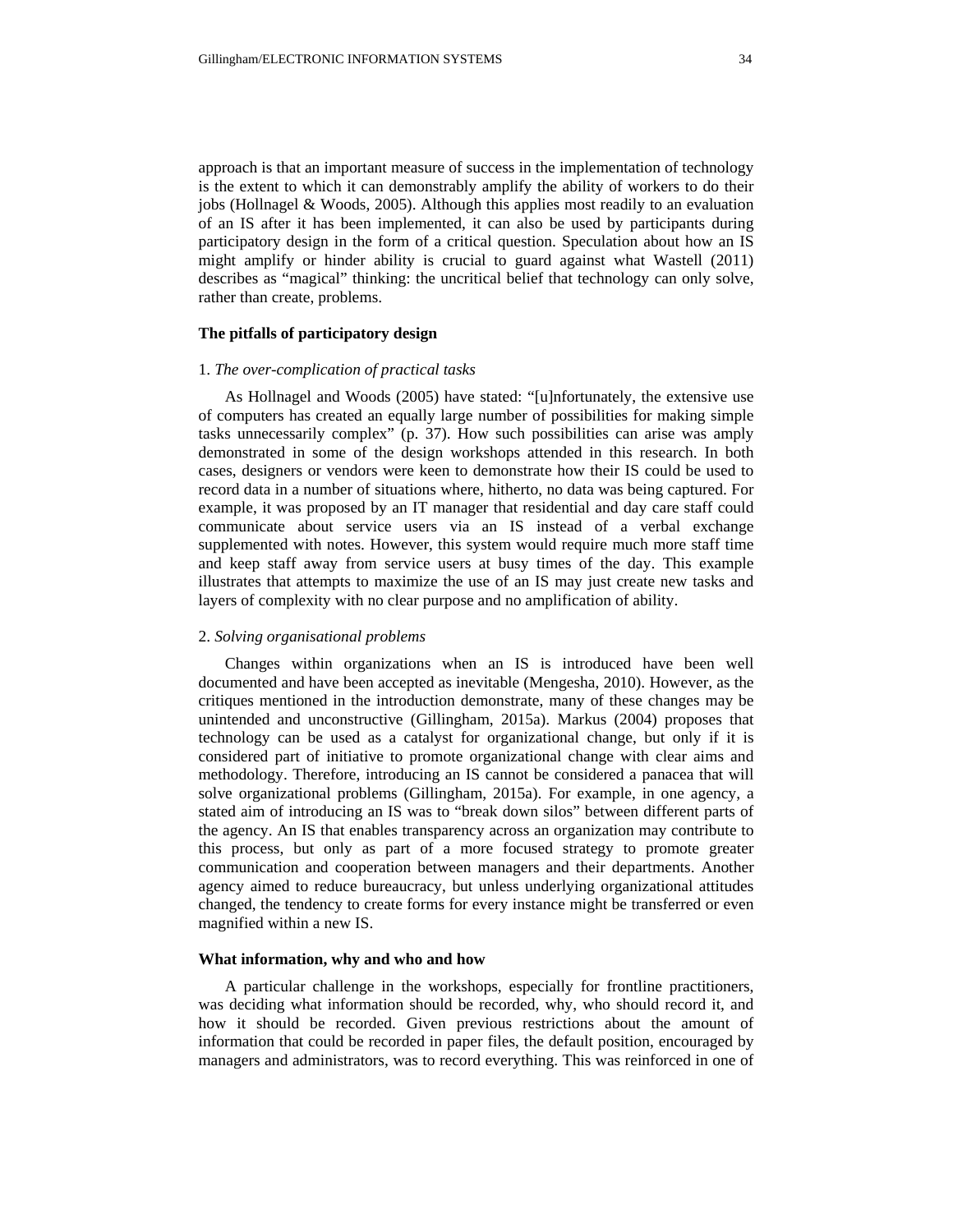the agencies by the representative of the IS company constantly repeating "you can't report on what you don't record." However, as noted in the critiques of IS, a particular problem with IS has been that the amount of time that practitioners are required to spend entering data on IS has become disproportionate to time spent with service users. In both this and other research (see Gillingham, 2009; Parton, 2008), some participants have estimated that they spend up to 80% of their time engaged in data entry. It was also clear to the author and participants that insufficient time had been allocated to make decisions about information in the workshops, as this task was never completed. The suggestion here is that the process of deciding how information should be categorized should be finalized well in advance of participatory design processes. It is to be expected that there will need to be some trade-offs between the needs of management and administrators and those of practitioners. The following is a summary of the key points to be considered in the process.

#### *What Information?*

Clearly, there is a base level of information about service users and service activity that needs to be recorded, but the amount of detail required in relation to service activity is less clear. Both external and internal factors may influence what is required to be recorded. A key external factor that affects how much information needs to be recorded in an IS is accountability. In the Australian context, this involves how non-government agencies report on their activities to their main funding bodies (State and Federal governments). According to participants, this process can be time consuming. Organizations expect that IS can make this task less onerous by drawing together in one system all information about service users and user activity. However, while IS can make reporting easier, they also raise expectations about what can be reported on. As Munro (2011) has argued in the context of England and Wales, this can lead to an "audit culture" which distracts from professional practice. There is also the danger that the reporting abilities of IS distract from the fact that the reports are only as good as the data that exists within them (Carrilio, Packard, & Clapp, 2004). Frequent and detailed reports require the consistent and timely entry of accurate and reliable data. Negotiating required levels of reporting to funding agencies may be considered beyond the remit of a participatory design process, but the need to do so may arise from reflection on how much detail about service activity needs to be recorded in a new IS. This may be an important strategy in addressing the potentially ongoing tension between time spent entering data about service activity and time spent working with service users. The other key external factor is that professional associations have both ethical and practical guidelines about what they expect their members to record about service users and their activities in relation to them (see British Association of Social Workers, 2012; National Association of Social Workers, 2008).

Internal factors which affect what information needs to be recorded may be agency guidelines or organizational culture governing how tasks are carried out and how various organizational roles are enacted (Jones & May, 1992). A participatory design project, in offering the possibility of recording new or different information, prompts reflection on these particular aspects of organizational culture. However, the scale of organizational change that might be required at the same time that a new IS is being implemented should not be underestimated.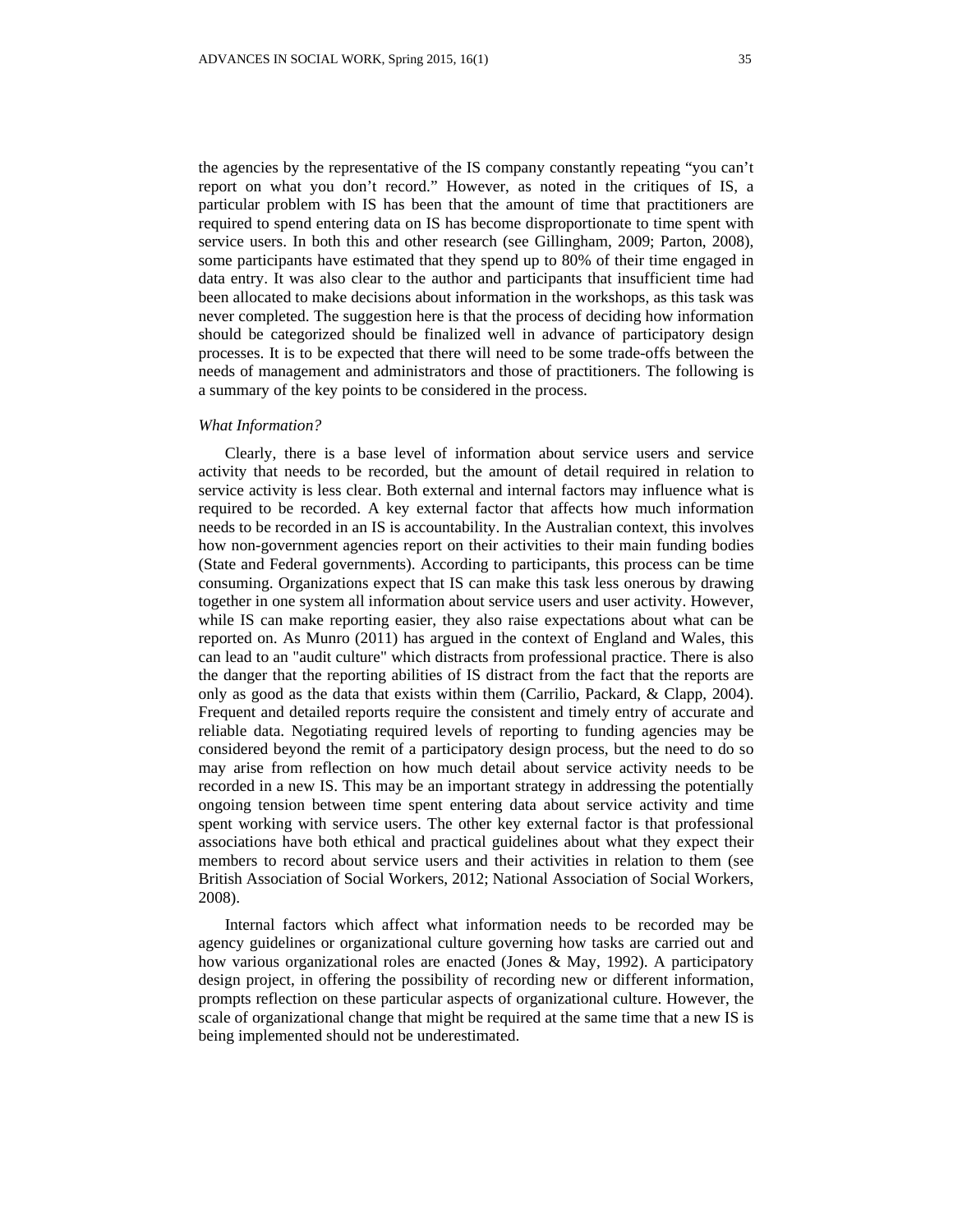#### *By whom?*

The advent of desktop computing has changed the role of both social workers and administrative staff within HSOs (Gillingham, 2014c). Much of the administrative work that was previously done by clerks and secretaries, such as typing letters and reports, filing and arranging paperwork, and minuting meetings, is now being done by social workers, to the detriment of direct work with service users. Given the problems associated with making social workers primarily responsible for administrative tasks, a participatory design process may be an opportunity to reconsider who should adopt those responsibilities.

For example, one agency decided that only team leaders, managers, and administrative staff would engage with the IS. Team leaders and administrative staff were responsible for uploading, organizing, and summarizing the casenotes emailed to them by frontline staff. Similarly, in the London Hackney borough, a new approach to organising social work practice involved small teams of practitioners, each with an administrative officer designated to support data entry into the IS (Cross, Hubbard, & Munro, 2010). Social work staff in these units report that they spend significantly less time on administrative tasks than previously (20% rather than 70%) (Cross et al., 2010, p. 21), leaving them more time to work with children and parents.

Encouraging and supporting service users to contribute to the information about their participation in an intervention is not new, as participatory approaches to social work practice have demonstrated (see for example, Tregeagle & Mason, 2008). The advent of Web 2.0 and the ability to access IS through the Internet may create new opportunities for such engagement for service users. Giving service users access to their electronic case files is clearly on the agenda in Australia. From their survey of social service agencies, Grundy and Grundy (2013) found that there was a "mixed response" to such a development, though "most were positive." Overall, agencies believed that service users might benefit from being able to follow their progress and receive reminders about appointments and meetings. The main concerns expressed were service user access to computers, security of information, and the potentially damaging misinterpretation of information by service users.

#### *For what purpose?*

As observed in the workshops, there is a tendency to design IS in ways that capture ever more information, with the underlying rationale that more information is better than less (Gillingham, 2014c). This practice may lead to frontline practitioners spending a disproportionate amount of their time entering data. To counter this tendency, the rationale for capturing data about service activity and service users must be made explicit in the design of IS. Aside from the need to account for public expenditure, there may be other rationales that can capitalise on the abilities of IS to collate and organise information. In particular, these abilities might sit well with increasing demands for social work and social care practice to be evidence based or evidence informed (Littell & Shlonksy, 2010) as IS can be powerful tools in both the formative and summative evaluation of service delivery (O'Connor, Laszewski, Hammel, & Durkin, 2011). However, a plan for what to evaluate and how to go about evaluating must be clearly articulated to guide the design and implementation of an IS.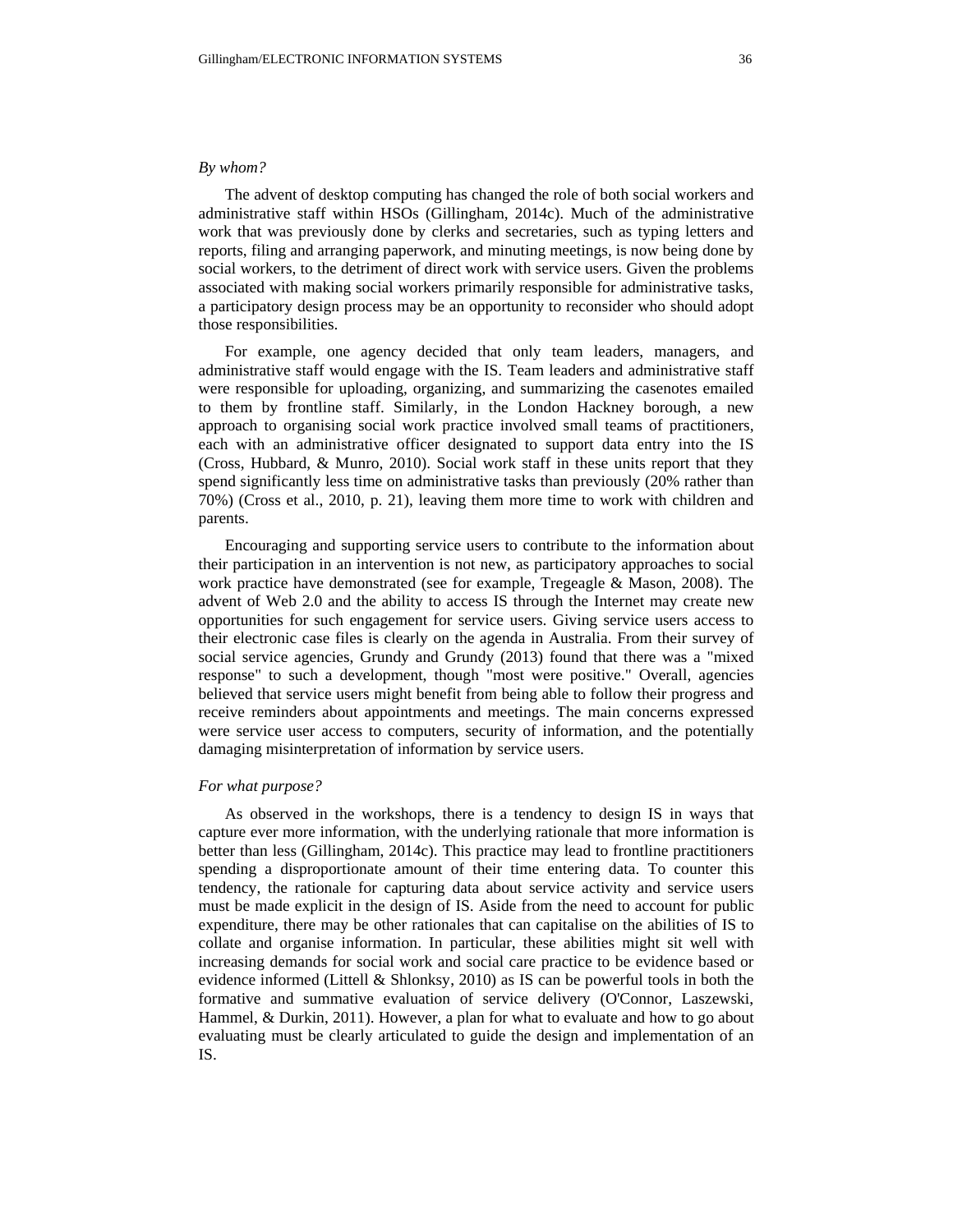The workshop discussions provided another purpose for recording data: the importance that participants attached to the case files for children in the care of the state. As Goddard, Murray, and Duncalf (2012) describe, it is common for adults who were in the care of the state to request access to the case files held by the organizations that cared for them. Creating meaningful case files for children and meeting the needs of a range of stakeholders is clearly a complex task, but researchbased approaches have been developed (see Kertesz & Humphreys, 2013).

### *How is information to be recorded?*

How information about service users is recorded is an important consideration. As mentioned above, IS can now be accessed through the internet. With the advent of mobile internet technology, there is less need for social workers to return to the office to enter data. Decisions therefore need to be made about staff members' mobile access to an IS. O'Connor et al. (2011), for example, found that the use of mobile devices by practitioners to enter data about children and families in a home visitation program saved time (and money) and led to a more complete set of data. Making these decisions in the agencies in this research has proved to be difficult as concerns have been raised about data security and how accessing the IS from home might upset the work/life balance of workers. After the IS has been fully implemented, future research can explore how the resolution of these concerns will affect both frontline and management practice.

At a more abstract level, how information about service activity and service users is recorded affects how staff at all levels understand and think about their work. As Aas (2004) and Parton (2008) have argued, the demands of current forms of IS have undermined the traditional narrative approach that has been used in social work. This has led to significant effects on how decisions are made and what interventions are offered to service users.

### **Categorization**

Having decided what information needs to be captured in an IS, a number of decisions need to be made about how the information is categorized within it (Gillingham, 2015b). This caused much debate in the workshops, reflecting the observation that the significance of descriptive language in shaping the behaviour and experiences of those to whom it has been applied has been a long-term concern for social work (Heffernan, 2006). Labeling people in particular ways has consequences for their construction of identity, how they are treated by others, and the expectations placed on them (Barn & Harman, 2006). More broadly, the language used to describe social problems and those who are experiencing them reflects and reinforces the ideology that guides how we understand problems and subsequently respond to them (Vojak, 2009).

For example, an agency which employs a range of professions experienced considerable debate about whether service users would be known in the IS as clients, patients, or, as suggested by the IS vendor, customers. Another challenge was how information should be arranged and labelled within an IS. Each profession reflected its own orientation in suggesting different labels, and it was clear that ambiguity between different tabs or folders, such as "health" and "medical," might lead to data being entered incorrectly. At a finer level of detail, there were myriad decisions to be made about drop-down lists and automatically populated areas of case files, both to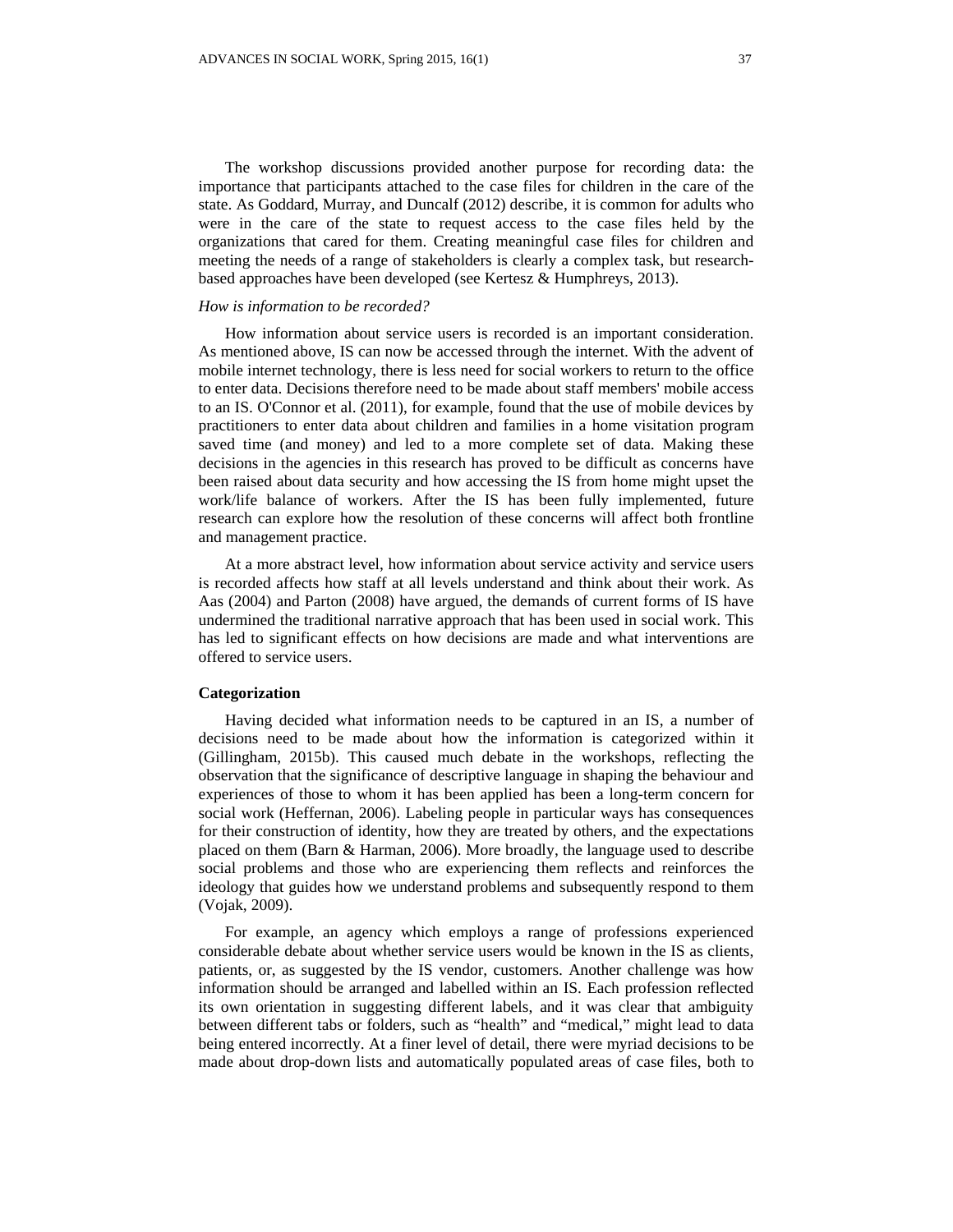describe the attributes and problems of service users and the types of intervention that were offered. Though such functionality can save much time and effort, participants questioned whether binary choices about whether a service user is experiencing a particular problem, such as mental illness or illicit drug use, were really helpful.

# **Conclusion**

Reflecting on the insights provided in this article, participatory design for social workers emerges as a complex and perhaps daunting activity and, most certainly, not a task to be taken lightly. It is essential that social workers make a significant contribution to, and, increasingly take the lead in the design of technology that will shape, guide, and ultimately support their practice. The insights provided in this article will promote greater preparedness in social workers to engage with participatory design, but no claim is made that they are exhaustive. The implementation of IS raises both ethical and moral concerns which are beyond the scope of this article, and future technologies will present new opportunities and challenges. The main contribution of this article is the promotion of a critical and constructive stance in relation to the adoption of digital technology in social work practice. This approach includes raising questions about whether and how digital technology amplifies the abilities of social workers, how it is related to organizational change, and how information about service users and service activity is handled and categorized. Social workers taking a more informed, proactive, and assertive stance will alter the dynamic in participatory design processes and ensure that IS functionality is developed to meet the specified needs of practitioners, rather than practice being fitted to available functionality. In turn, greater clarity about the needs of practitioners will assist designers in their task of developing tailored and situationspecific IS.

## **References**

- Aas, K. F. (2004). From narrative to database: Technological change and penal culture. *Punishment and Society, 6*(4), 379-393.
- Barn, R., & Harman, V. (2006). A contested identity: An exploration of the competing social and political discourse concerning the identification and positioning of young people of inter-racial parentage. *British Journal of Social Work, 36,* 1309-1324.
- Bradt, L., Roose, R., Bouverne-De-Brie, M., & De Schryver, M. (2011). Data recording and social work: From the relational to the social. *British Journal of Social Work, 41*, 1372-1382.
- British Association of Social Workers. (2012). *The Code of Ethics for Social Work*. Retrieved from http://cdn.basw.co.uk/upload/basw\_112315-7.pdf
- Broadhurst, K., Wastell, D, White, S., Hall, C., Peckover, S., Pithouse, A., … Davey, D. (2010). Performing 'initial assessment': Identifying the latent conditions for error at the front-door of local authority children's services. *British Journal of Social Work*, *40*(2), 352-370.
- Carrilio, T. E., Packard, T., & Clapp, J. D. (2004). Nothing in nothing out. *Administration in Social Work, 27*(4), 61-75.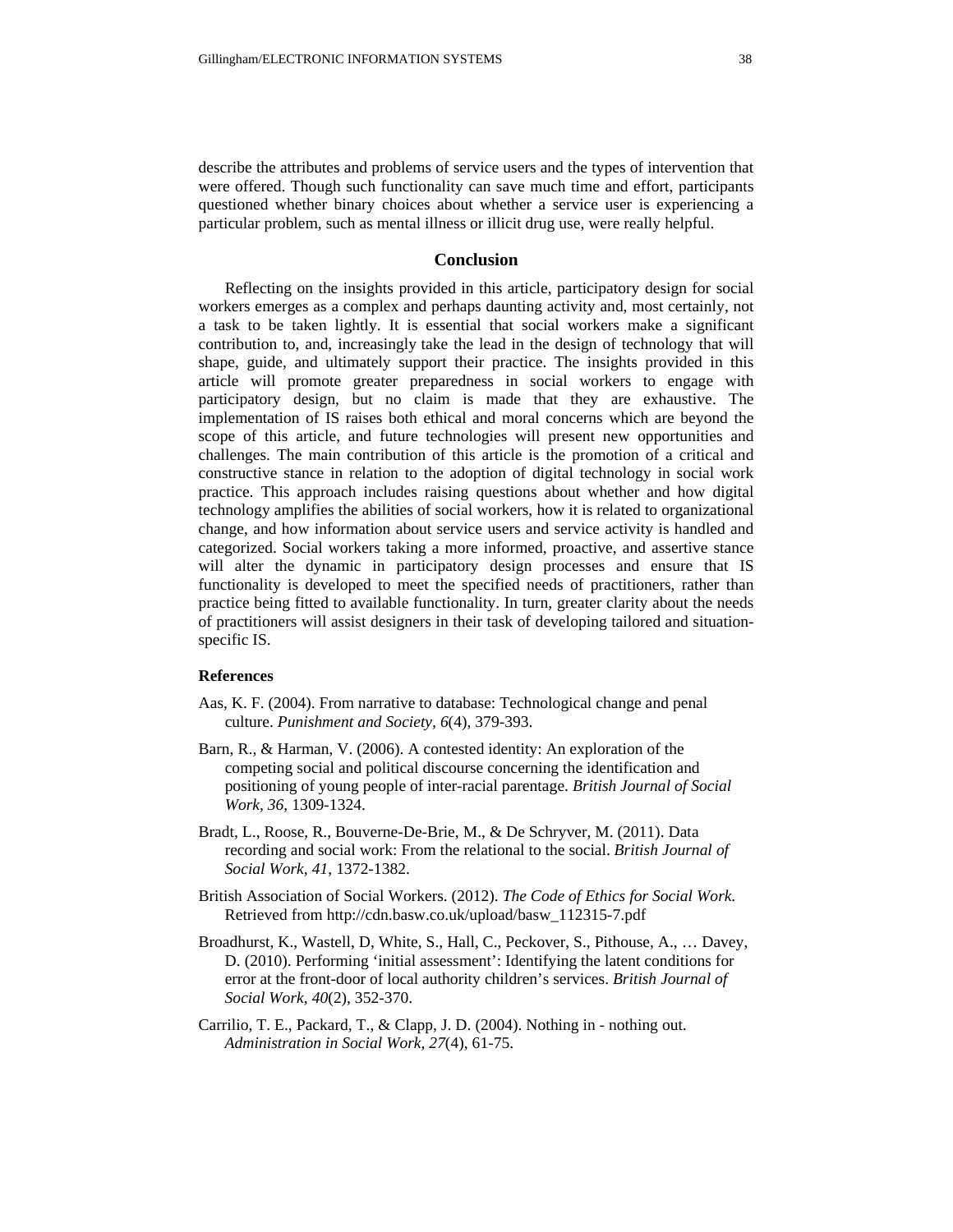- Cross, C., Hubbard, A., & Munro, E. (2010). *Reclaiming social work.* London: London School of Economics and Political Science.
- Damodaran, L. (1996). User involvement in the systems design process-a practical guide for users. *Behaviour and Information Technology, 16*(6), 363-377.
- Gillingham, P. (2009). The use of assessment tools in child protection: An ethnomethodological study. University of Melbourne. Retrieved from http://repository.unimelb.edu.au/10187/4337
- Gillingham, P. (2011). Computer-based information systems and human service organizations: Emerging problems and future possibilities. *Australian Social Work, 64*(3), 299-312.
- Gillingham, P. (2014a). Electronic information systems and social work: Who are we designing for? *Practice: Social Work in Action*, *26*(5), 313-326.
- Gillingham, P. (2014b). Electronic information systems in human service organisations: Using theory to inform future design. *International Social Work,* 1- 11. doi:10.1177/0020872814554856
- Gillingham, P. (2014c). Electronic information systems in human service organisations: The what, who, why and how of information. *The British Journal of Social Work*, *45*(5), 1598-1613. doi:10.1093/bjsw/bcu030
- Gillingham, P. (2015a). Electronic information systems and human service organizations: The unanticipated consequences of organizational change. *Human Service Organizations: Management, Leadership & Governance, 39*(2), 89-100.
- Gillingham, P. (2015b). Implementing electronic information systems in human service organizations: The challenge of categorization. *Practice: Social Work in Action*, *27*(3), 163-175.
- Goddard, J., Murray, S., & Duncalf, Z. (2012). Access to child-care records: A comparative analysis of UK and Australian policy and practice. *British Journal of Social Work Advance Access, 43*(4), 759-774. doi:10.1093/bjsw/bcs004
- Grundy, J., & Grundy, J. (2013). A survey of Australian human service agency software usage. *Journal of Technology in the Human Services*, *31*(1), 84-94.
- Hammersley, M., & Atkinson, P. (2007). *Ethnography: Principles in practice* (3rd ed.). London: Routledge.
- Heffernan, K. (2006). Social work, new public management and the language of 'service user'. *British Journal of Social Work*, *36*, 139-147.
- Hollnagel, E., & Woods, D. D. (2005). *Joint cognitive systems: Foundations of cognitive systems engineering.* Boca Raton, FL: CRC Press.
- Huuskonen, S., & Vakkari, P. (2013). ''I Did It My Way'': Social workers as secondary designers of a client information system. *Information Processing and Management, 49*, 380-391.
- Johnson, E., Hinterlong, J., & Sherraden, M. (2001). Strategies for creating MIS technology to improve social work practice and research. *Journal of Technology in Human Services, 18*(3-4), 5-22.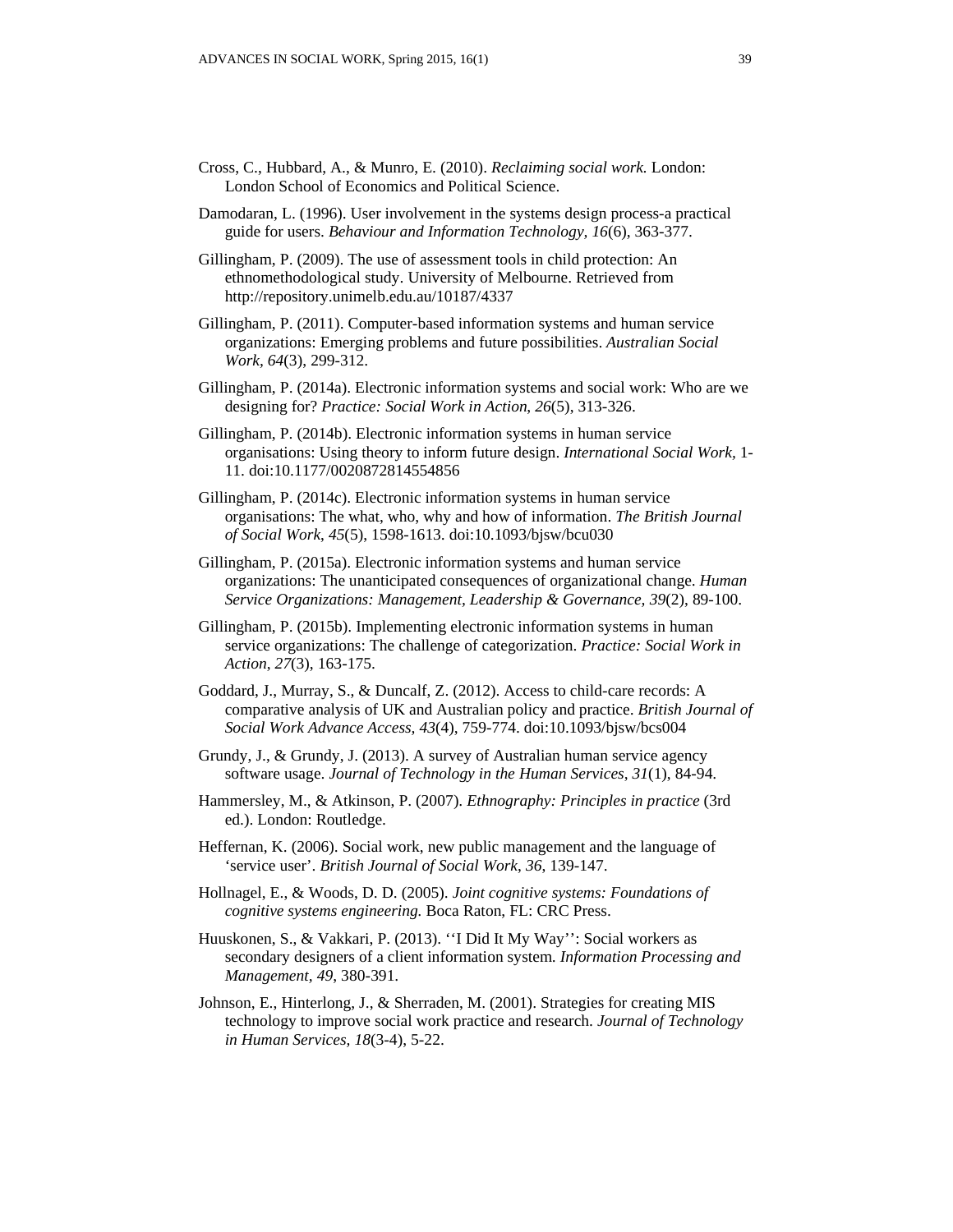- Jones, A., & May, J. (1992). *Working in human services organisations: A critical introduction*. Sydney: Longman.
- Kertesz, M., & Humphreys, C. (2013, November). *Working in the cloud: Making personal records accessible* [PowerPoint presentation]*.* Presented at the 13th Australasian Conference on Child Abuse and Neglect, Melbourne, Australia. Retrieved from http://www.aic.gov.au/events/aic%20upcoming%20events/2013/accan/presentati
	- ons.html
- Kling, R. (1999). What is social informatics and why does it matter? *The Information Society*, *23*, 205-220.
- Kujala, S. (2003). User involvement: A review of the benefits and challenges. *Behaviour and Information Technology, 22*(1), 1-16.
- Kujala, S. (2008). Effective user involvement in product development by improving the analysis of user needs. *Behaviour and Information Technology, 27*(6), 457- 473.
- LaMendola, W., & Krysik, J. (2008). Design imperatives to enhance evidence-based interventions with persuasive technology. *Journal of Technology in the Human Services, 26*(2), 397-422.
- Lempert, L. B. (2007). Memo-writing in grounded theory. In A. Bryant & K. Charmaz (Eds.), *The Sage book of ethnography* (pp. 245-262)*.* London: Sage.
- Littell, J. H., & Shlonsky, A. (2010). Towards evidence-informed policy and practice in child welfare. *Research on Social Work Practice, 20*(6), 723-725.
- Markus, M. L. (2004). Technochange management: Using IT to drive organizational change. *Journal of Information Technology*, *19*, 4-20.
- Mengesha, N. T. (2010). The role of technological frames of key groups in open source software implementation in a developing country. *The Electronic Journal on Information Systems in Developing Countries, 43*(1), 1-19.
- Mouloudi, P., Morizet-Mahoudeaux, P., & Valentin, A. (2011). RAMSES: A method for the design process of interactive information systems. *International Journal of Human-Computer Interaction, 27*(2), 107-130.
- Munro, E. (2011). *Department for Education. The Munro review of child protection: Final report. A child centred system*. Retrieved from https://www.gov.uk/government/uploads/system/uploads/attachment\_data/file/17 5391/Munro-Review.pdf
- Naccarato, T. (2010). Child welfare informatics: A proposed subspeciality for social work. *Children and Youth Services Review*, *32*(12), 1729-1734.
- National Association of Social Workers [NASW]. (2008). *Code of Ethics of the NASW*. Retrieved from http://www.naswdc.org/pubs/code/code.asp
- Neugeboren, B. (1996). Organizational influences on MIS in the human services. *Computers in Human Services*, *12*(3-4), 295-310.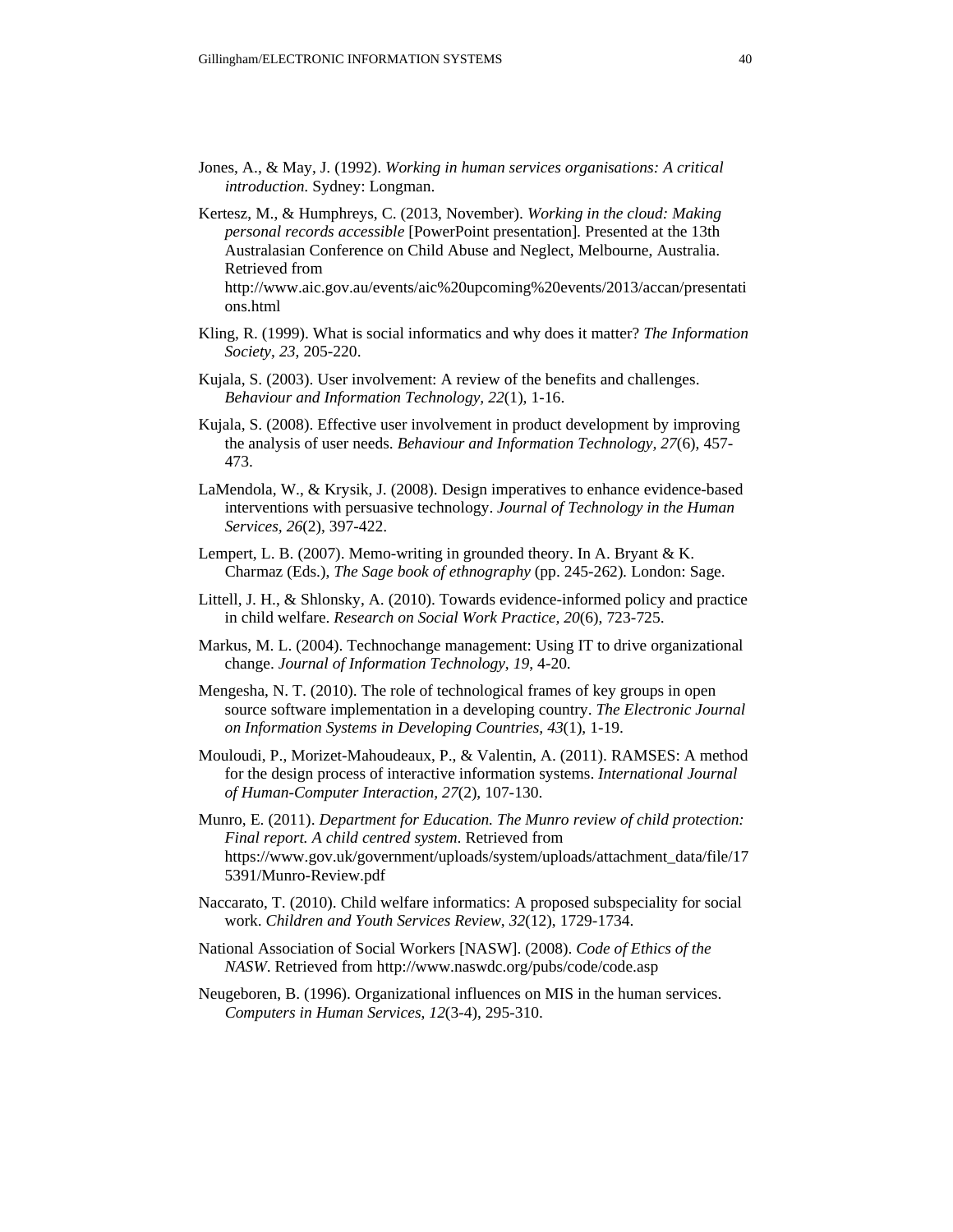- O'Connor, C., Laszewski, A., Hammel, J., & Durkin, M. (2011). Using portable computers in home visits: Effects on programs, data quality, home visitors and caregivers. *Children and Youth Services Review*, *33*(7), 1318-1324.
- Ombudsman, V. (2009). *Own motion investigation into the Department of Human Services Child Protection Program*. Retrieved from http://www.parliament.vic.gov.au/papers/govpub/VPARL2006-10No253.pdf
- Parton, N. (2008). Changes in the form of knowledge in social work: From the 'social' to the 'informational'? *British Journal of Social Work, 38*, 253-269.
- Peckover, S., White, S., & Hall, C. (2008). Making and managing electronic children: E-assessment in child welfare. *Information, Communication, and Society, 11*(3), 375-394.
- Pithouse, A., Hall, C., Peckover, S., & White, S. (2009). A tale of two CAFS: The impact of the electronic Common Assessment Framework. *British Journal of Social Work, 39*, 599-612.
- Saario, S., & Stepney, P. (2009). Managerial audit and community mental health: A study of rationalising practices in Finnish psychiatric outpatient clinics. *European Journal of Social Work, 12*(1), 41-56.
- Schoech, D. (1982). Strategies for information system development. *Administration in Social Work*, *5*(3-4), 11-26.
- Senyucel, Z. (2008). Impact of ICTs on user-provider relations: Perspectives from UK local authorities. *Information Technology and People, 21*(4), 401-414.
- Shaw, I., Bell, M., Sinclair, I., Sloper, P., Mitchell, W., Dyson, P., … Rafferty, J. (2009). An exemplary scheme? An evaluation of the Integrated Children's System. *British Journal of Social Work*, *39*, 613-626.
- Tregeagle, S., & Darcy, M. (2008). Child welfare and information technology: Today's challenge. *British Journal of Social Work, 38*, 1481-1498.
- Tregeagle, S., & Mason J. (2008). Service user experience of participation in case management. *Child and Family Social Work, 13*, 391-401.
- Vojak, C. (2009). Choosing language: Social service framing and social justice. *British Journal of Social Work*, *39*(5), 936-949.
- Wagner, E., & Piccoli, G. (2007). Moving beyond user participation to achieve successful IS design. *Communications of the ACM, 50*(12), 51-55.
- Wastell, D. (2011). *Managers as designers in the public services: Beyond technomagic.* Axminster: Triarchy Press.
- Wastell, D., & White, S. (2013). Beyond bureaucracy: Emerging trends in social care informatics. *Health Informatics Journal, 20*(3), 213-219. doi:10.1177/1460458213487535
- White, S., Broadhurst, K., Wastell, D., Peckover, S., Hall, C., & Pithouse, A. (2009). Whither practice-near research in the modernization programme? Policy blunders in children's services. *Journal of Social Work Practice, 23*(4), 401-411.